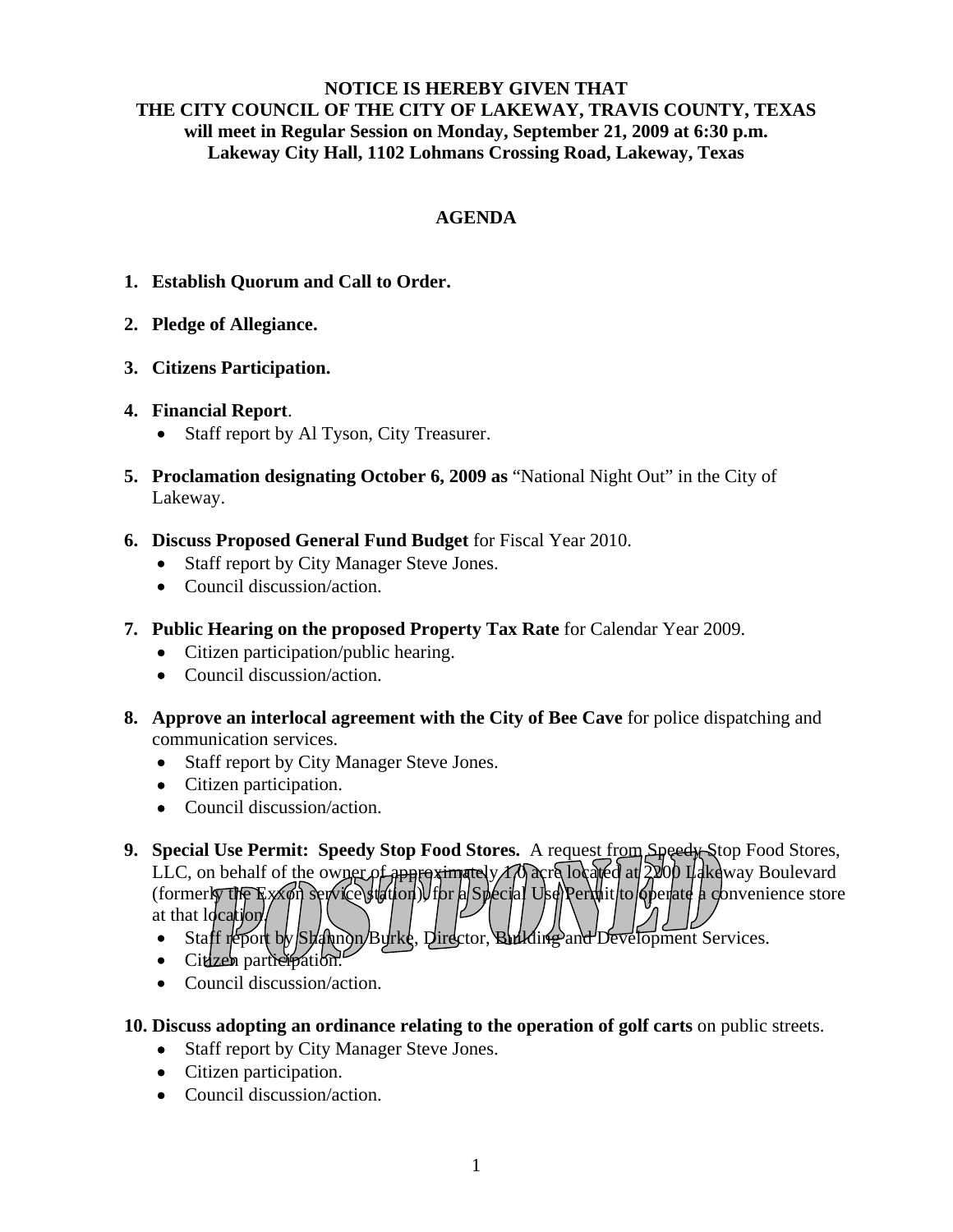- **11. Consider an amendment to the Solid Waste Collection Ordinance**, revising Section 2 Duties of Residential Customers, Section 6 Residential Collection Service and Limitations, and Section 8 Rates and Fees for Residential Service.
	- Staff report by Chessie Blanchard, Deputy City Manager.
	- Citizen participation.
	- Council discussion/action.

**CONSENT AGENDA: All items may be approved by one Council vote. Members of the Council may pull items from the consent agenda for discussion.** 

- **12. Approve Minutes:** Regular Council Meeting of August 17, 2009.
- **13. Approve Minutes:** Special Council Meeting of September 11, 2009.
- **14. Approve Minutes:** Special Council Meeting of September 14, 2009.
- **15. Appoint David P. DeOme and Dee Ann Burns-Farrell** as representatives to the Capitol Area Council of Governments General Assembly
- **16. Resolution 2009-09-21-01, Appointments to Boards and Commissions:**
	- Pam Headrick, Arts & Beautification Committee.
- **17. Resolution 2009-09-21-02, Appointment of Ruth Sandoval as Chief Clerk** of the Lakeway Municipal Court.

## **END CONSENT AGENDA**

**18. Adjourn.** 

**Signed this the \_\_\_\_\_\_\_ day of September 2009.** 

## **\_\_\_\_\_\_\_\_\_\_\_\_\_\_\_\_\_\_\_\_\_\_\_\_\_ David P. DeOme, Mayor**

All items may be subject to action by City Council, pursuant to Ordinance No. 2001-10-29-1, Article VI.

The City Council may adjourn into Executive Session at any time during the course of this meeting to discuss any matters listed on the agenda, as authorized by the Texas Government Code including, but not limited to, Sections: 551.071 (Consultation with Attorney), 551.072 (Deliberations about Real Property), 551.073 (Deliberations about Gifts and Donations), 551.074 (Personnel Matters), 551.076 (Deliberations about Security Devices), 551.087 (Economic Development), 418.183 (Deliberations about Homeland Security Issues) and as authorized by the Texas Tax Code including, but not limited to, Section 321.3022 (Sales Tax Information).